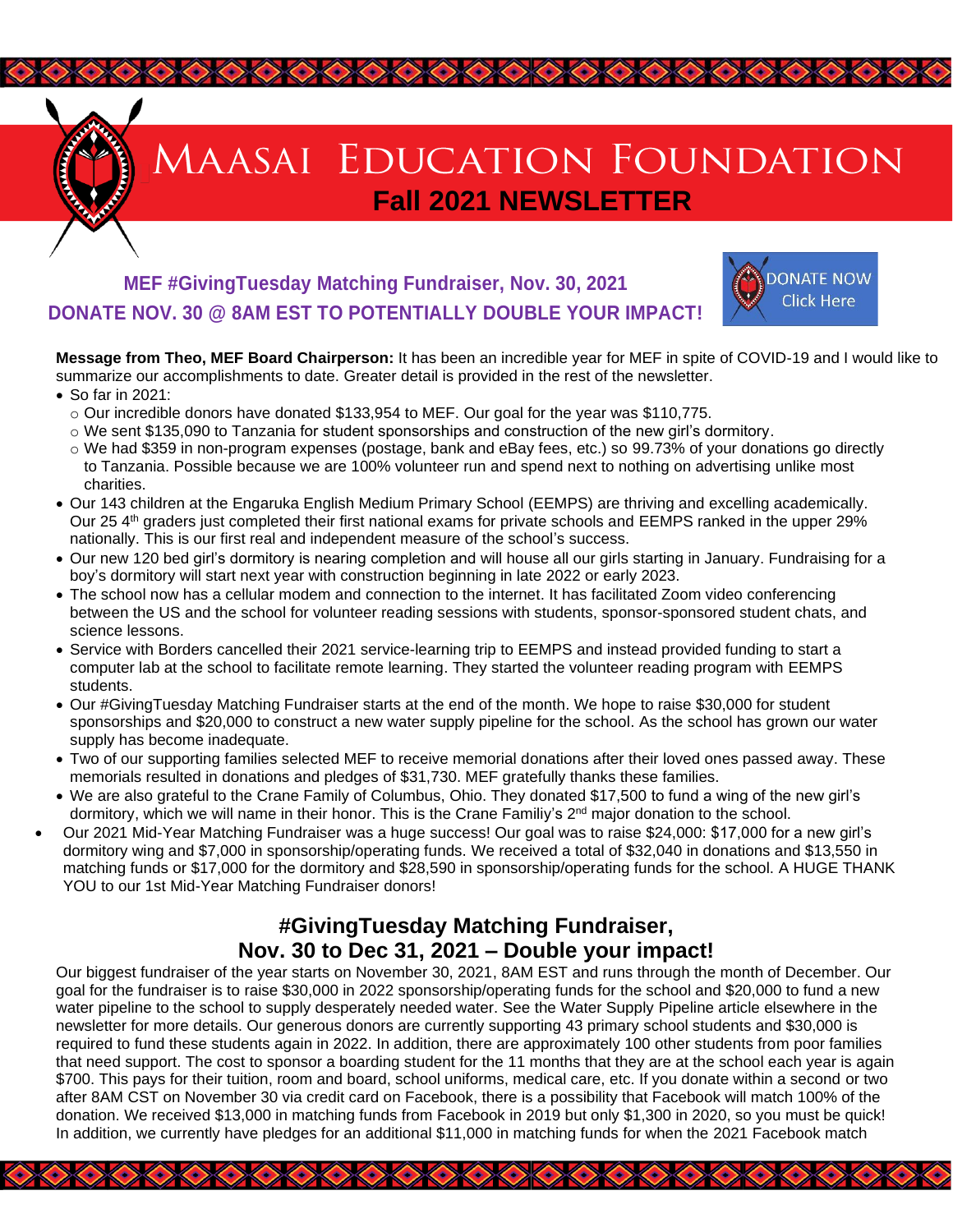runs out and more is expected. The first \$30,000 in donations will go towards sponsorships and donations over \$30,000 and matching funds will go towards the new water supply pipeline for the school. To donate via Facebook you just go to [https://www.facebook.com/MaasaiEducationFoundation/](https://www.facebook.com/MaasaiEducationFoundation) and click on the blue DONATE button. You can also donate via credit card through the MEF PayPal Giving Fund link at: [https://paypal.com/us/fundraiser/charity/2457198.](https://paypal.com/us/fundraiser/charity/2457198) Donations from either Facebook or PayPal Giving Fund are eligible for the MEF match depending upon the time they are submitted with first come, first serve. We will also accept donations via check. Please help us make this fundraiser a success. More info and advice on how to optimize your chances of a Facebook match will be emailed to you a week before the fundraiser if we have your email address. You can also donate by mailing checks payable to Maasai Education Foundation, 345 Woods Ln, Newport, VA 24128. If a corporate match is possible for your donation, please email maasaieducationfoundation@gmail.com and we will work with you on options.

**Message from Martha, EEMPS Manager**: On behalf of EEMPS, our students and the Maasai people of the Engaruka region, we express thanks to MEF community and their donors, individual sponsors of the EEMPS children and Service Without Borders for their moral, technical and mostly financial support. Through your financial support we expect to complete the construction of the new 120 bed girl's dormitory by January when the 2022 school year starts. Much appreciation to the EEMPS education committee, management team, and teaching and non-teaching staff for their commitment and work towards the transformation of our children and the community as whole. Their dedication has helped the school move to another level and we have together accomplished the following:

- Construction of the new 120 bed girl's dormitory, which will provide a supportive educational and living environment for the 120 girls and their matron.
- Accepted 33 new pre-school students from less privileged families for the 2021 school year.
- Recruited two additional teachers for a total of nine (three male and six female) for our pre-school and grades 1-4.
- Established school reading and science clubs and strengthened the existing art club. Since last spring, the reading club has been supported by Virginia Tech's Service without Borders (SWB), who provided the school with cellular internet access, two laptop computers, a large smart TV, satellite TV access. Using this equipment and Zoom, our students, Virginia Tech students and other MEF volunteers were able to read together a couple of dozen times and the program continues. The science club was supported by Dhruv Khurjekar, a rising high school senior from New Jersey who did science experiments and activities with the science club twice per week via Zoom over the summer.
- Our first national examinations! On October 28 and 29, 2021 our grade four student took the school's first national exams after a prolonged period of coaching, extra classes and practice and other exams. We expect them to do well because they scored in the upper third of the pre-national examination for private school students.
- Student health is improving as we take more precautions for various infectious diseases, malaria and skin allergies that are mostly brought from home when students return from holidays. We have had no COVID-19 to our knowledge.



**National Standardized Test Results:** Thirty-five private Tanzania schools participated in the Pre-National Examination for Private Schools. National exams start in the 4th grade, and this was our first opportunity to compare ourselves with our peer primary schools to see how our educational program compares. Our school did exceedingly well given that the school is only four years old and that the vast majority of our children come from poor pastoralist families. Results of the exam are shown in the following table. We hope/expect to do even better on the standardized national exam that all 4th graders took at the end of October. Results of that exam are expected by the end of the year.

|                                    |         |        |                                        | <b>Overall School Scores</b> |   |   |   |        |            |
|------------------------------------|---------|--------|----------------------------------------|------------------------------|---|---|---|--------|------------|
| School                             | School  | School | <b>Individual EEMPS Student Scores</b> |                              |   |   |   | School | School     |
|                                    | Score   | Grade  | A                                      | В                            |   | D | E | Rank   | Percentile |
| EEMPS                              | 239.04B |        | 12                                     | 13                           | 0 | 0 | 0 | 10     | 71%        |
| <b>EEMPS Subject Matter Scores</b> |         |        |                                        |                              |   |   |   |        |            |
| Subject                            | School  | School | <b>Individual EEMPS Student Scores</b> |                              |   |   |   | School | School     |
|                                    | Score   | Grade  | A                                      | В                            | C | D | E | Rank   | Percentile |
| Math                               | 39.84   | B      | 10                                     | 15                           | 0 | 0 | 0 | 12     | 66%        |
| English                            | 39.68   | B      | 11                                     | 14                           | 0 | 0 | 0 |        | 80%        |
| Kiswahili                          | 40.96   | B      | 14                                     | 11                           | 0 | 0 | 0 | 11     | 69%        |
| Science                            | 40.16   | B      | 12                                     | 13                           | 0 | 0 | 0 | 13     | 63%        |
| Social Studies                     | 39.6    | B      | 11                                     | 14                           | 0 | 0 | 0 | 9      | 74%        |

**A DO COOL AND COOL OF A DOOR OF A DISCOVERED**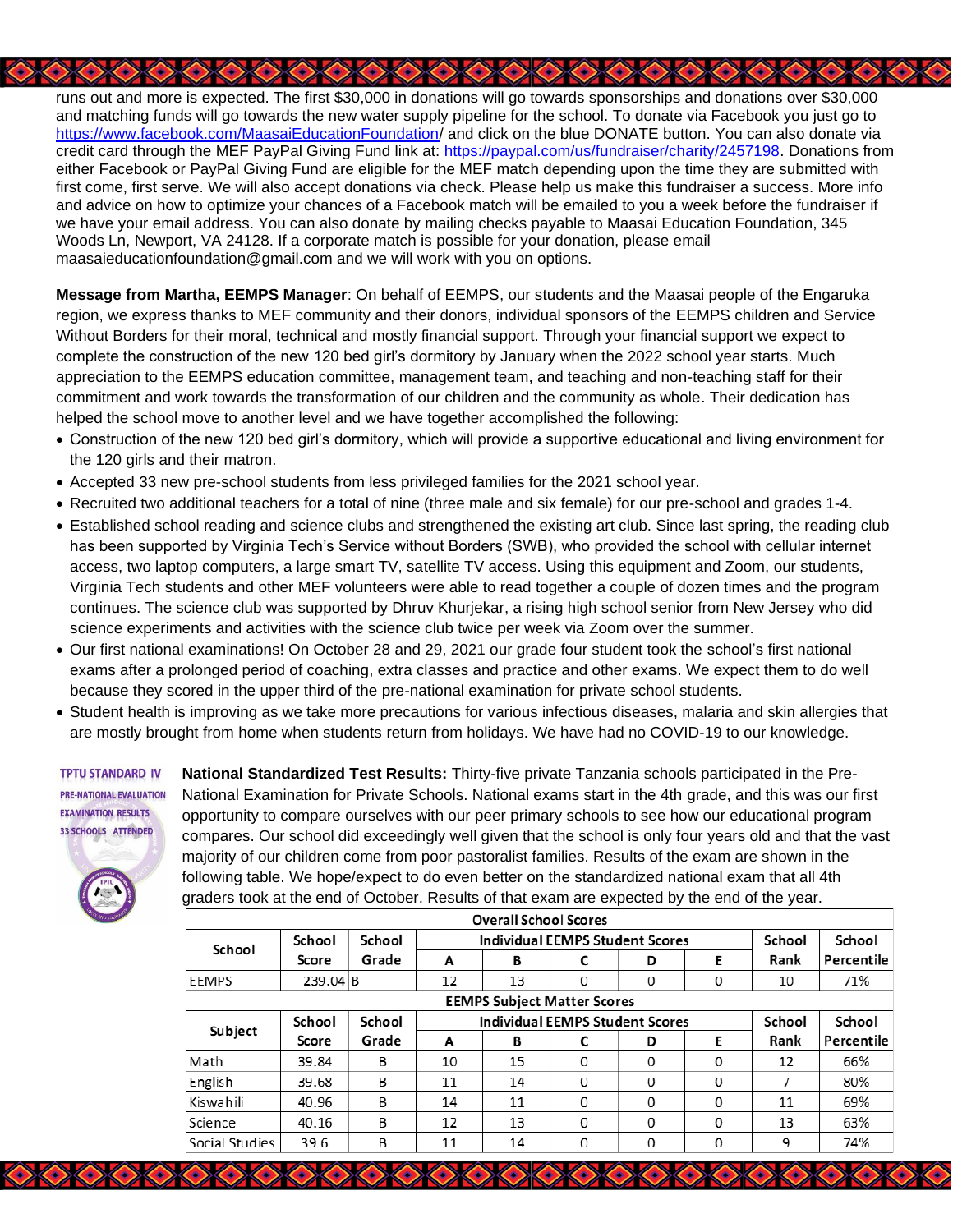**Crane Family Donation:** The Crane Family of Columbus, Ohio donated \$17,500 last spring to fund the construction of a wing of the new girl's dormitory. This is their second major donation to the school and we hope they will be represented by a family member or two at the school next summer when the building is dedicated and a wing is named in their honor.

うめのめのめのめのめのめのめのめのめのめ



**Science Club Experience by Dhruv Khurjekar:** Working and connecting with the students from EEMPS this past summer was a terrific experience. From my very first day as an instructor, I could already see their shared passion for learning science, a subject that I have been lucky to learn extensively over the years. They were all inquisitive, actively engaged, and more adept at biology and ecology than any other third to fifth graders I have known. When I realized their inner drive to learn, I introduced them to advanced middle school and high school scientific concepts, and it was truly no surprise to me how quickly they learned the material. While I had prepared presentations and diagrams, the most enriching aspect of our virtual classes was the discussion between the students, the thoughtful questions they asked, and their amazing smiles. The teachers on site were also very helpful in engaging them and

quickly grappling with tech issues. What warmed my heart the most was when one of the younger students told me he wanted to be a scientific researcher when he grew up. Though they were the ones who learned these challenging science topics from cell biology to ecosystems and biomes, I loved the fact that we were both inspired by the time it came to the last class. Thank you for this amazing opportunity. I hope to stay in touch and work with the students again soon!



**Service Without Borders (SWB) Update:** SWB is a student organization at Virginia Tech that engages students in servicelearning activities in communities around the world. Working with MEF, SWB has travelled to Tanzania each summer since 2017 to volunteer at the school (until COVID-19 hit). In 2017 they help build the first classroom building. In 2018 they funded a photovoltaic system for the school that provides 24/7 electricity at the school and helped build a guest house and paint the classroom building. In 2019 they funded and constructed the school playground. In 2000 and 2021, their trips to the school were cancelled because of COVID but that did not stop their support for the school. In 2020 and 2021 they supplied the school with a cellular modem for internet access at

the school, laptop computers, a satellite TV connection and a large screen smart TV that with the cellular modem and laptop computers could be used for Zoom conferencing. Once all this hardware was in place in early 2021, they started a reading program with the school's Reading Club and SWB students and other volunteers would read to/with EEMPS students every two weeks. This continued through the summer of 2021 and this fall. SWB is planning to return to Tanzania in the summer of 2022 to maintain and add to the playground and to equip the computer lab with 13 more laptops and an LCD projector for teaching and conferencing. A short video of SWB reading session is available at: [https://youtu.be/RApcMF3KksY.](https://youtu.be/RApcMF3KksY)

**Sponsor/Sponsored Student Zoom Meetings:** Because of the success of the SWB reading program, we decided to try to expand the program to allow reading sessions and or Zoom chats between students and their sponsors. Nina Tarr, our newest Board member and a participant on two SWB trips to Tanzania coordinates this program. Three or four sponsors took us up on the offer and were very positive about the experience and I quote one family's report: "This was a wonderful idea! We really enjoyed talking with Papa. Leighton is begging to visit and go running with him!" If you are interested in setting up a meeting with your sponsored student, please email [maasaieducationfoundation@gmail.com.](mailto:Mmaasaieducationfoundation@gmail.com)

**A RANGKA KAKA PARA KABUPATEN PARA K**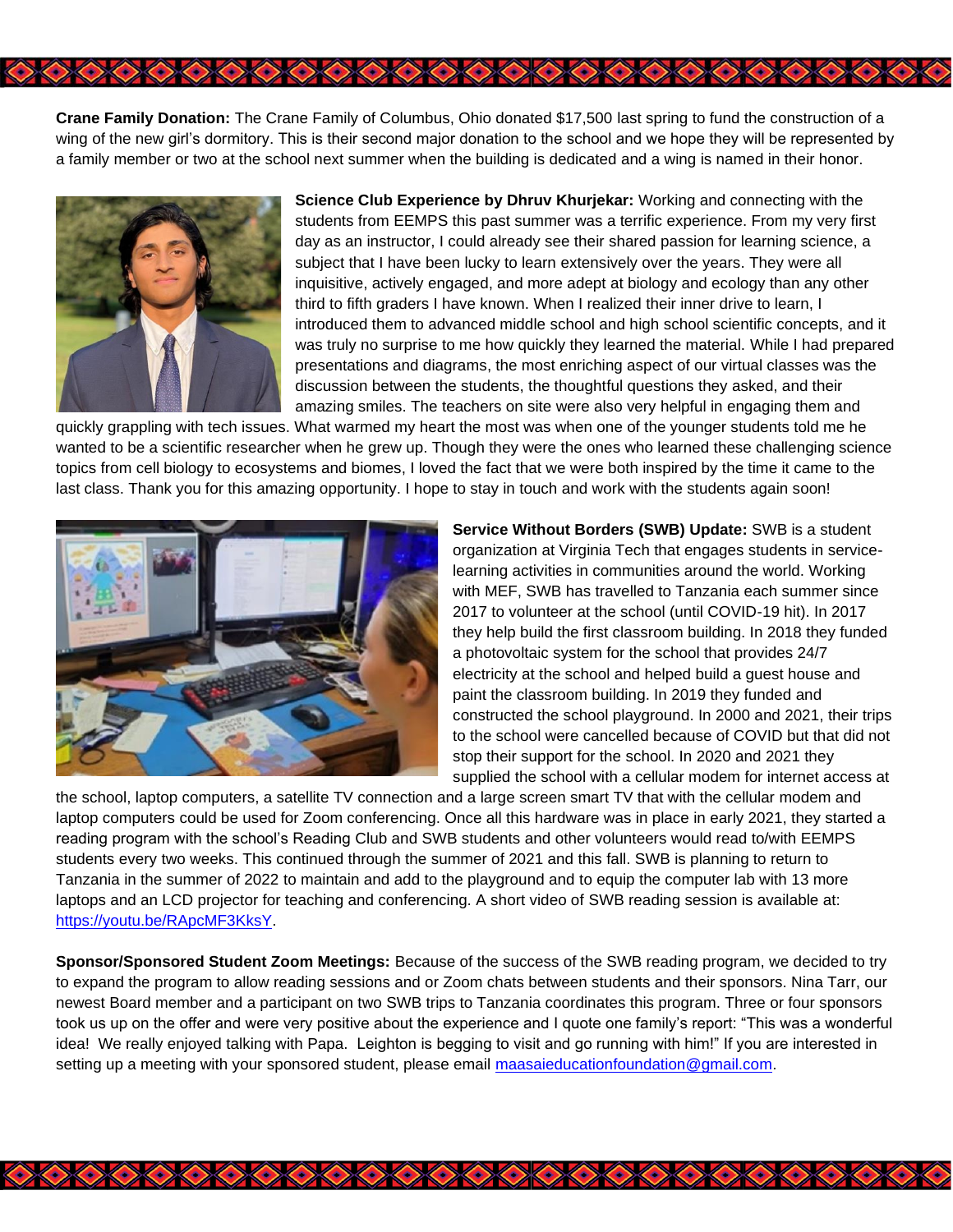**Girl's Dormitory Construction Progress**: Our new girl's dormitory is nearing completion and it is fully funded. It will house 120 girls and a matron and provide quality living and study space. The new dormitory will free up two classrooms where the girls currently live as one of these classrooms will be needed in January as we add 5th grade to the school. The new dormitory has a central hub with matron's quarters and a study area and five wings that house 24 girls as shown in the figure below. As this newsletter goes to press, one wing is nearly complete with roof, windows, and doors; roofs are going on three of the dormitory's wings; and bricks to complete the fifth wing are being fired onsite as we only had half the bricks required for the fifth wing's walls. Windows, doors, plumbing, and electrical wiring are in process for the whole dormitory. The dormitory will be formally dedicated next summer and wings will be named in honor of various individuals.

8000000000000000000000000





*Brian Benham and Doug Belcik with local water manager inspecting Engaruka Dam during 2018 survey of the proposed waterline route.*

**Water System Improvement Project:** When the school opened, its water supply was a shared 1-inch community waterline from the Engaruka River. For the first three years when we only had 111 students plus staff and the boys lived with local families, the existing water supply was adequate. However, in 2021 when boys began living in unused classrooms, 33 pre-school students were added and additional water was needed for construction of the girl's dormitory, the school began to experience significant water shortages. Conservation measures were put in place but sometimes the shared pipeline ran dry and the school's emergency water storage tanks had to be used and water use for personal hygiene was restricted. With the addition of approximately 30 new pre-schoolers this coming January, the situation is expected to get worse. To address the problem, the school obtained permission from the local

government to run a new pipeline from the small government dam on the Engaruka River (more of a stream to us in the US) to the school for the sole use of the school. The pipeline will consist of approximately 2 ¼ miles of 2- and 4-inch pipe. The dam is approximately 400 ft higher than the school and it is all downhill from the dam to the school so no pumps will be required. Improvements to the water system will be in three phases. Phase I, which we hope to start in January, will cost \$47,000 and will involve the construction of the pipeline from the dam to the school. The school and MEF have already raised about \$27,000 for the pipeline so an additional \$20,000 is needed to start construction. Construction should proceed quickly as all that is involved is trenching from the dam to the school, connecting the pipeline sections and hooking the new pipeline into the existing school water system. This will immediately eliminate the water crisis. Phases II will consist of the construction of a large emergency water storage tank at the school at a cost of \$23,000 and Phase III will add a slow sand filtration treatment system that will ensure that the water is safe to drink. We do not have an estimated cost for the slow sand filtration system, but it will probably be less than \$20,000. Phase III may go before Phase II if waterborne diseases become an issue at the school.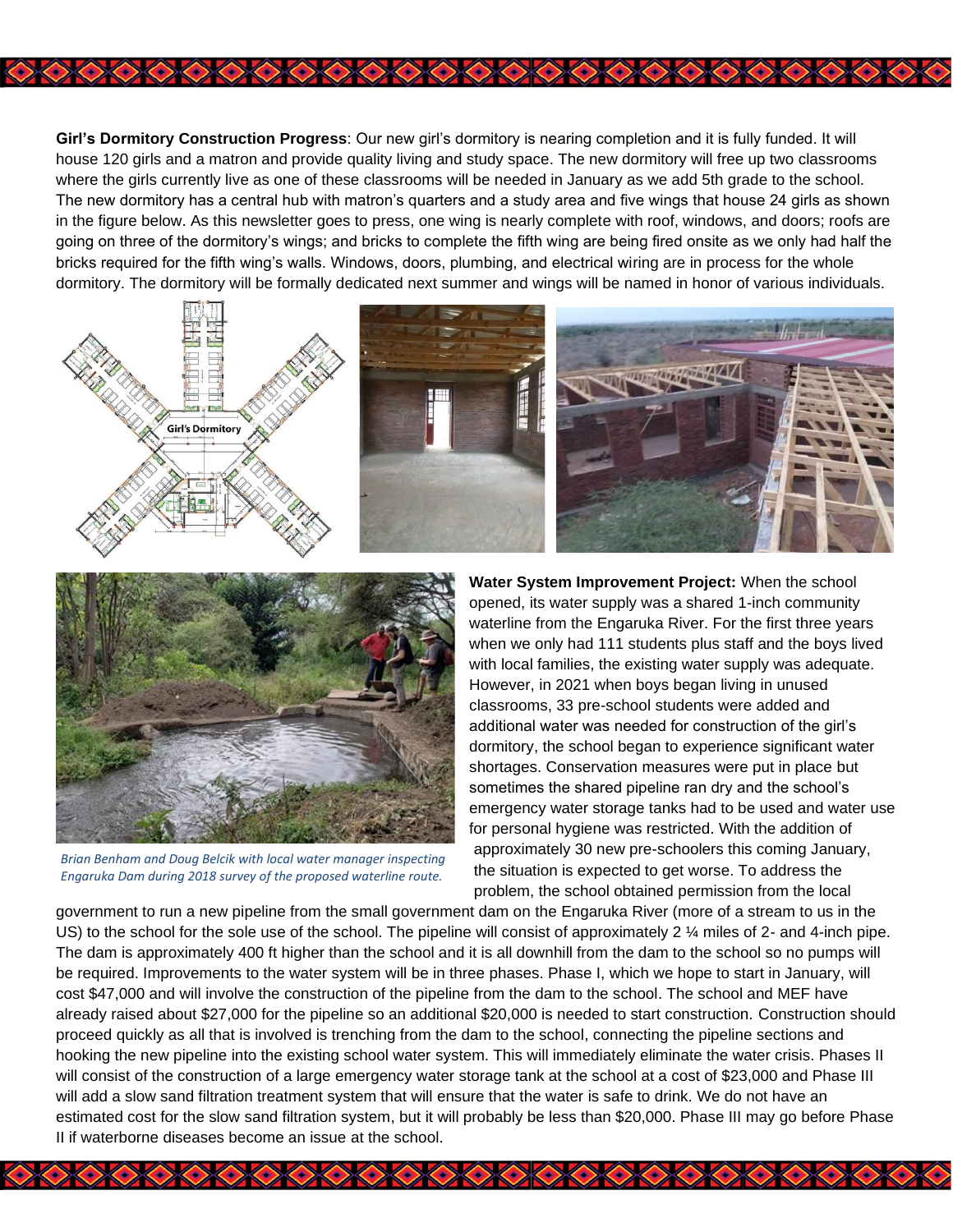

うめのめのめのめのかめの

*Proposed pipeline route*

*.*

#### **MEF Memorial Fundraisers**



*Mary Ann Sporl Ted Dillaha Jr*

We would like to acknowledge two 2021 MEF memorial fundraisers that families held in memory of a loved ones. The first was in honor of Mary Ann (Hebenstreit) Sporl, who died July 18, 2021. Mary Ann's husband Robert and daughter Jen organized the fundraiser. Jen is a long-time supporter of MEF. To date this memorial has secured \$25,475 in donations and pledges for MEF. The second memorial fundraiser was for Ted Dillaha Jr. who died on September 25, 2021. Ted was the father of Theo (MEF Board Chairperson) and a father-in-law, grand-father, great-grandfather and friend of many MEF Board members and its supporters. To date this memorial has resulted in \$6,255 in memorial donations. Members of the Dillaha and Sporl families will travel together to

Tanzania in the summer of 2022 for the naming of wings of the new girl's dormitory in Mary Ann's and Ted's honor.



**Graduation of Luka Lekide – 1st MEF Sponsored College Graduate:** We are pleased to announce that Luka Lekide will be graduating from St. Augustine University of Tanzania in December after 5 years of study with a Bachelor of Science in Hospitality and Tourism Management. Luka was sponsored by the Kibler and Dillaha-Caldwell families, who met Luka on their first trip to Tanzania in 2016. Luka was their bartender at the Moivaro Tented Camp at Lake Natron and was later instrumental in convincing Maria Papaa Kingi's family to allow her to attend boarding school in Arusha. With MEF support, Luka obtained a two-year Diploma in Accounting and Finance and then his BS degree. Congratulations Luka!